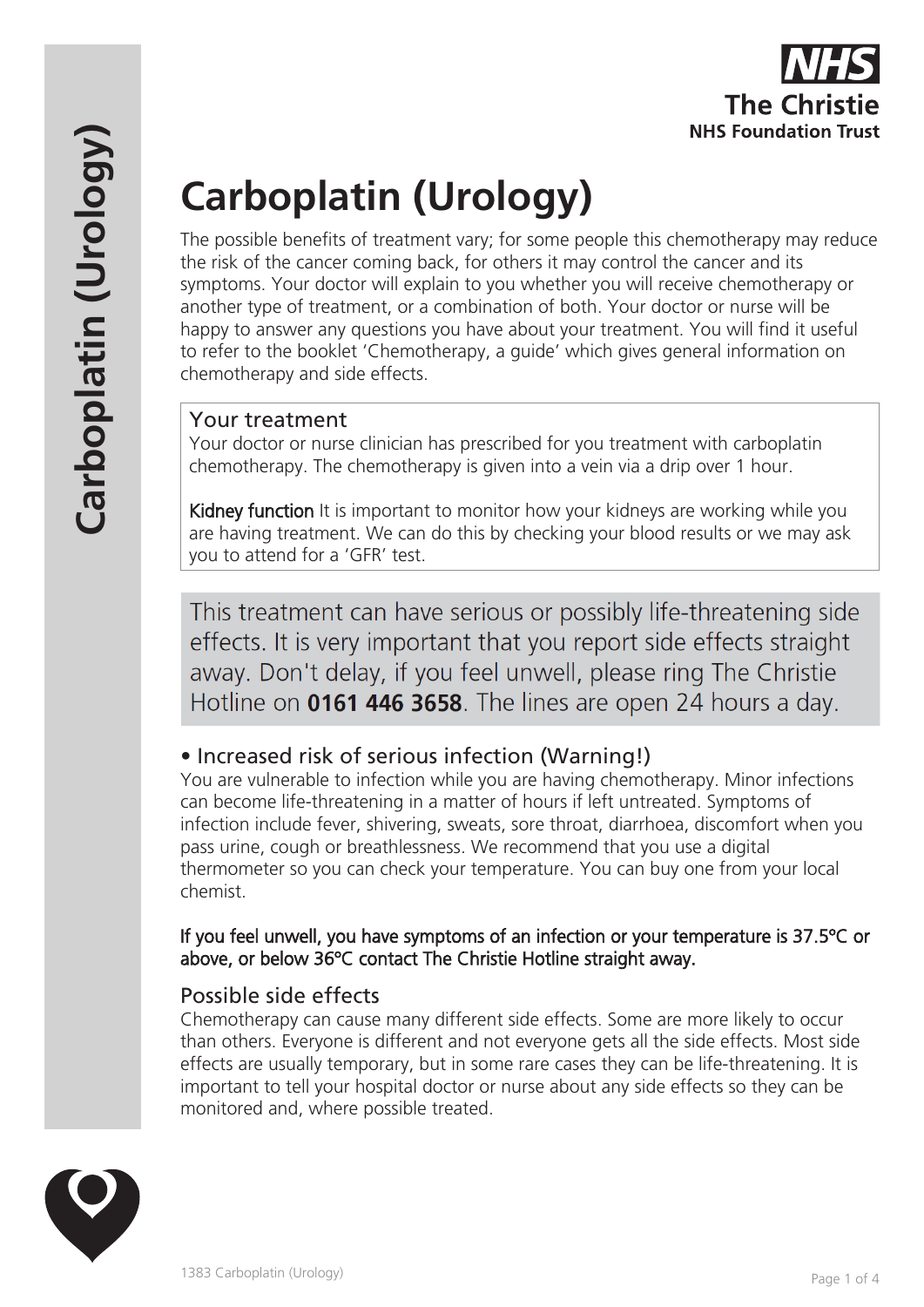# Common side effects (more than 1 in 10)

## • Anaemia (low number of red blood cells) (Warning!)

While having this treatment you may become anaemic. This may make you feel tired and breathless. Let your doctor or nurse know if these symptoms are a problem. You may need a blood transfusion.

## • Nausea and vomiting (sickness)

The severity of this varies from person to person. Anti-sickness medication may be given along with your chemotherapy to prevent this. You will also be given anti-sickness tablets to take at home. If you continue to feel or be sick, contact your GP or this hospital, because your anti-sickness medication may need to be changed or increased.

#### • Lethargy

Some chemotherapy may make you feel tired and lacking in energy. It can be frustrating when you feel unable to cope with routine tasks. If you do feel tired, take rest and get help with household chores. If necessary, take time off work. Gentle exercise such as walking can be beneficial.

#### • Diarrhoea

If this becomes a problem while you are having treatment, anti-diarrhoea tablets can be bought from a pharmacy or prescribed by your GP for a temporary period until this is resolved. If the problem persists contact The Christie. Ask the staff for a copy of 'Eating: help yourself 'which has some useful ideas about diet when you are having treatment.

## • Constipation

Try to drink plenty of fluids. Report this to your hospital doctor or nurse who can advise you regarding diet and who may prescribe a suitable laxative. Ask the staff for a copy of Eating: help yourself which has useful ideas about diet when you are having treatment.

#### • Hair thinning

Some hair thinning may occur during treatment, including body and facial hair. It is advisable to avoid perms, colours, use of hot brushes and vigorous frequent washing that could increase hair loss. Please remember that this is a temporary side effect and your hair will grow back when your treatment is completed. Very rarely, hair loss may be permanent.

The cancer information service offers a coping with hair loss service to all patients where support, information and advice will be given. Drop in, contact 0161 446 8100 or email information.centre@christie.nhs.uk. Information about the wig service can also be found here and vouchers for wigs can also be obtained for eligible patients. The wig room provides a drop in service, please see The Christie leaflet 'The wig fitting service' for further information.

The Maggie's Centre runs a Talking Heads hair loss support workshop for anyone who is anticipating or experiencing hair loss (both men and women). These sessions cover the practicalities of hair loss as well as offering support with its emotional impact. Contact Maggie's on 0161 641 4848 or email manchester@maggiescentres.org

## Uncommon side effects (less than 1 in 10)

## • Bruising or bleeding (Warning!)

This treatment can reduce the production of platelets which help the blood clot. Let your doctor know if you have any unexplained bruising or bleeding, such as nosebleeds, bloodspots or rashes on the skin, and bleeding gums. You may need a platelet transfusion.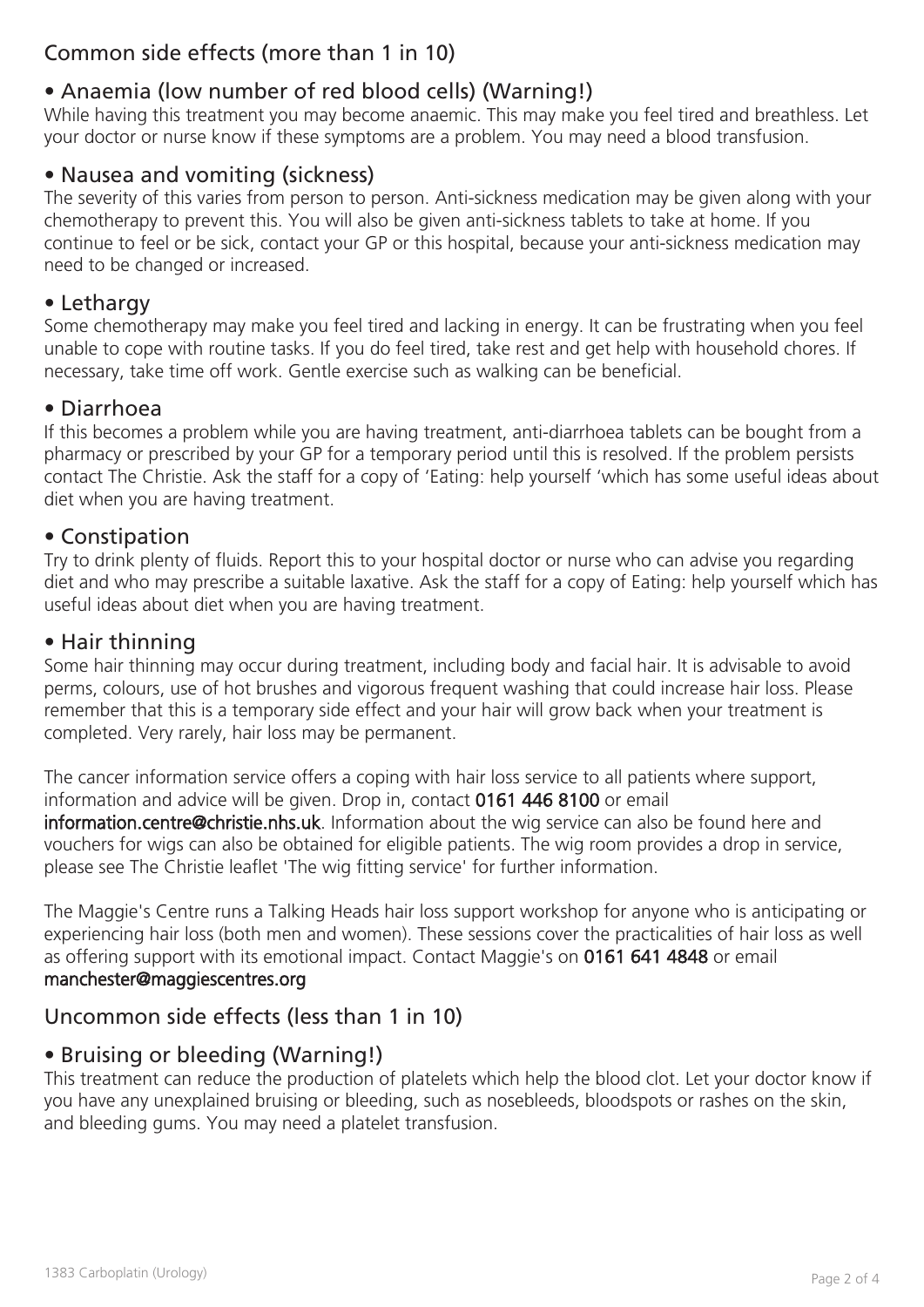## • Kidney function

It is important to monitor how your kidneys are working while you are having treatment. We do this through routine blood tests, or GFR test (most accurate test of kidney function). It is important to drink plenty of fluids (at least 8 cups) the day before and for a few days after chemotherapy.

## Rare side effects (less than 1 in 100)

## • Tingling and numbness in the fingers or toes

This is uncommon. It is usually only mild and temporary but it can gradually build up during the treatment course and occasionally become permanent. Please report these symptoms to your doctor on your next hospital visit.

## • Tinnitus and high frequency hearing loss

You may develop tinnitus (ringing in the ears), this sensation should subside when your treatment finishes. High frequency hearing loss can occur with this chemotherapy. Rarely, this may be permanent.

## • Immediate allergic reactions (Warning!)

Allergic reactions to carboplatin are uncommon. Please ask the staff for help *immediately* if you notice any of the following: fevers and chills, back pain, shortness of breath, headaches and swelling of the face may occur during the time the drug is being given. If this happens please tell the staff straight away. Your doctor may prescribe further medication that can help to reduce these side effects.

## • Extravasation

Extravasation is when chemotherapy leaks outside the vein. If you develop redness, soreness or pain at the injection site at any time please let us know straight away. If you feel pain, tell your doctor or nurse as they can slow the drip to reduce the reaction.

## Serious and potentially life threatening side effects

In a small proportion of patients chemotherapy can result in very severe side effects which may rarely result in death. The team caring for you will discuss the risk of these side effects with you.

## Other medicines

Some medicines can be harmful to take when you are having chemotherapy. Let your doctor know about any medications you are taking, including non-prescribed medicines such as complementary therapies and herbal remedies.

## Sex, contraception and fertility

Protecting your partner and contraception: We recommend that you or your partner use a condom during sexual intercourse while you are having the course of chemotherapy. Chemotherapy is dangerous to unborn babies and this will also protect you and your partner from any chemotherapy drugs that may be present in semen and in the vagina. If you suspect that you may be pregnant please tell your doctor immediately.

Fertility: This chemotherapy may affect your ability to have children. Your doctor or nurse should have discussed this with you. If not, please ask them before you start treatment.

Loss of periods: Due to the effects of chemotherapy on the ovaries you may find that your periods become irregular or may eventually stop. In younger women this may be temporary, but if you are closer to your menopause it may be permanent. This will result in hot flushes, sweats and vaginal dryness.